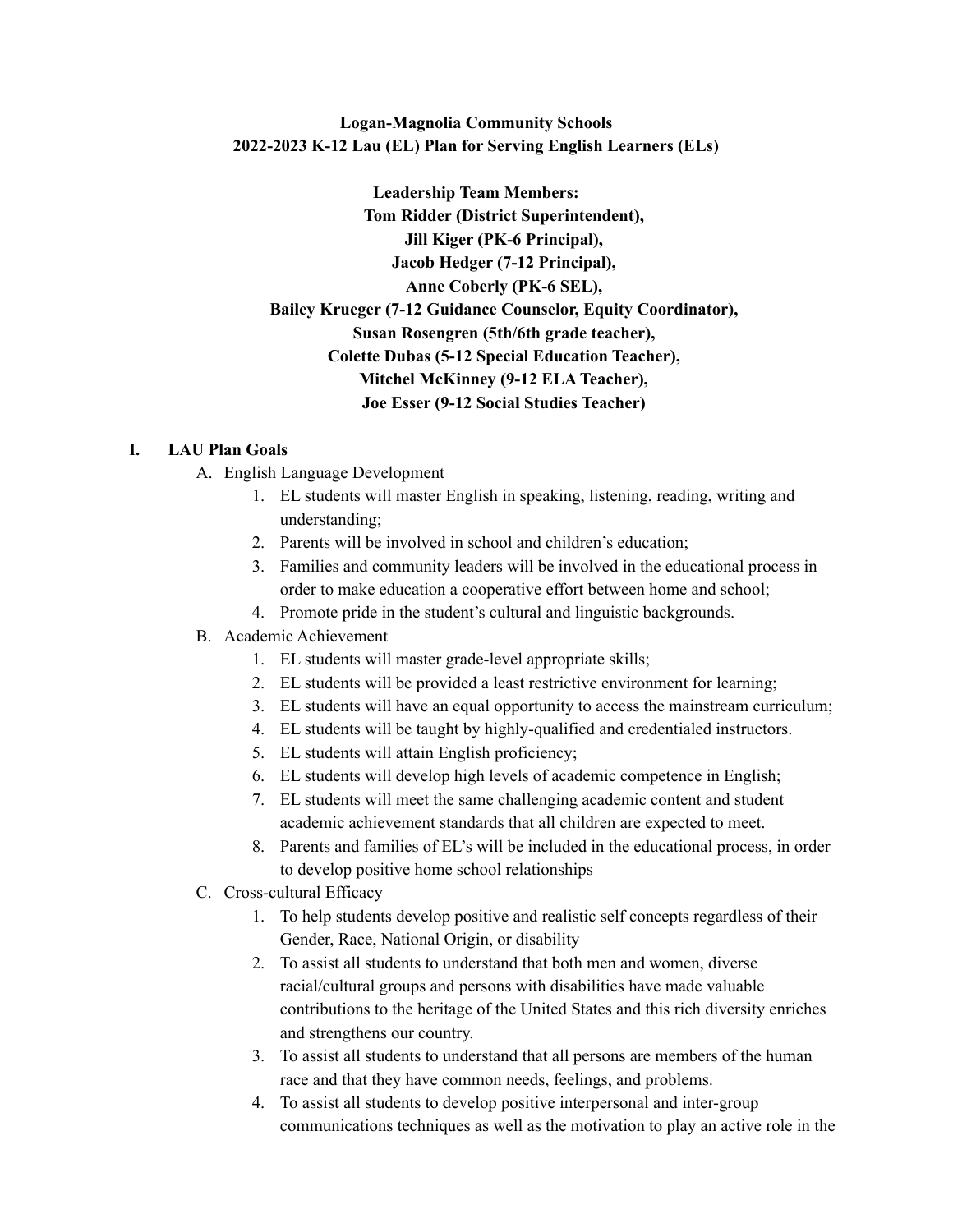languages, every attempt is made to find competent adults in the community or uses Language Line services.

- 5. If a new family indicates a language other than English on the HLS-IA, or there are other indicators of EL need, the enrolling school secretary lets the EL teacher know about the arrival of the student. The EL teacher will facilitate the identification process as needed.
- II. **Identification and Placement of ELs in a Language Instruction Educational Program (LIEP)**
	- A. Home Language Survey [\(www.TransAct.com](http://www.transact.com), Form IA Version);
		- 1. Reporting includes student race and ethnicity
		- 2. The first step in the process of identifying an EL student is to conduct the Home Language Survey. This instrument is available in a number of languages. Its purpose is to help districts determine whether a student meets the first criterion of the definition: "a student's background is in a language other than English." .
		- 3. The HLS should be completed by the parents or guardians of all new students in the district, including kindergartners, transfer students, refugees, migratory children, and immigrants. Information from the survey becomes a part of the student's cumulative files and should be available to the student's teachers.
		- 4. LMCSD stores HLS-IA in the students' cumulative files.
	- B. State-approved English language proficiency placement assessment;
		- 1. English Language Proficiency: Successful academic performance depends on proficiency in listening, speaking, reading, and writing English. A student's level of proficiency in these skill areas may vary. Therefore, assessing the student's English language proficiency is an important step in deciding upon placement in an English language instructional program. The TELPA or currently recognized assessment tool should be used to determine language proficiency.
		- 2. The ELPA21 Dynamic Screener is given by a trained administrator, \_\_\_\_\_\_\_\_\_\_\_. Certificates of completion are filed in personnel files for trained
			- screeners.
				- a) Dynamic Screener for Future Kindergarteners (available April 2 November 30th)
		- 3. A summary of ELPA21 Dynamic Screener results are placed in the student cumulative files.
			- a) Research literature makes reference to four stages of language development: pre-production, early production, speech emergence, and intermediate fluency. Title III Enrollment Status Descriptors and Language acquisition Chart addresses these same categories and provides important information regarding each of these stages of proficiency.
			- b) English Language assessment may include several instruments, both standardized and locally developed. Iowa Code Chapter 281-60.3(3) states that "These assessments shall be conducted by utilizing state, local or nationally recognized tests, as well as teacher observations and recommendations."
	- C. Process to place student in appropriate LIEP and content courses: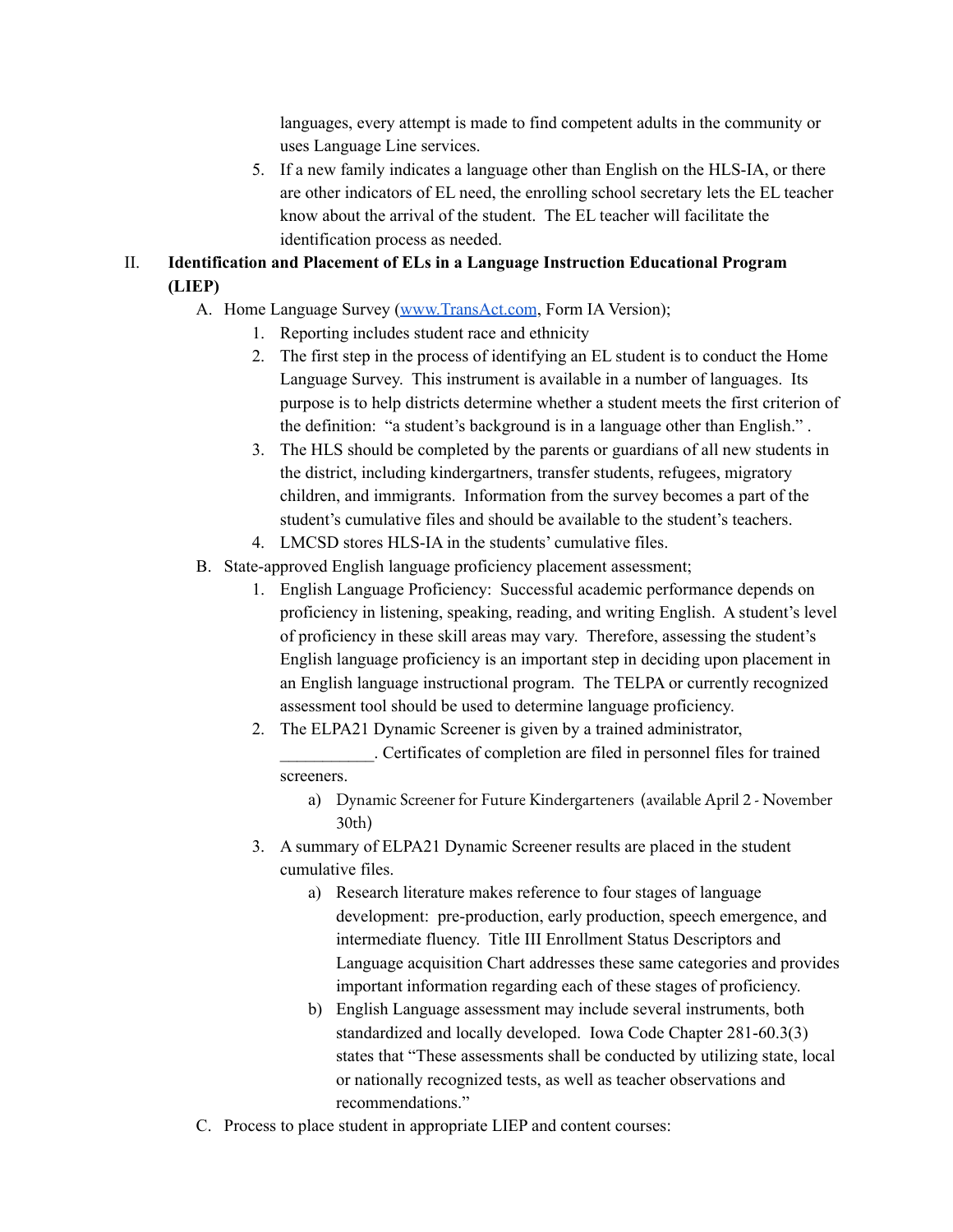- 1. EL students' academic experiences may vary greatly, partly dependent on their past opportunities to participate in academic endeavors in any language. Academic skills may be more appropriately assessed in the child's first language. It is important to remember that lack of English skills may influence the performance in content-area testing. (See chart in Section 7).
	- a) The EL/Lau team will gather academic and other pertinent data from the student's previous school, if available;
	- b) The EL/Lau team with gather academic and other pertinent data by administration of an appropriate grade-level screener or standardized assessment
		- (1) An interpreter or translator will be utilized when appropriate.
- 2. Team-based data review and recommendations for LIEP program
	- a) Depending upon the proficiency level of the student as determined by the ELPA21 Dynamic Screener, the LIEP team determines the frequency and intensity of direction instruction for English Language Development Needs.
	- b) Depending upon the academic screeners chosen for determining a student's academic proficiency, the LIEP team determines the frequency and intensity of academic services and supports.
- 3. Team-based data review and recommendations for content courses
	- a) The LIEP team makes a determination for the English Language Development needs of students as they enter content specific classes
	- b) The scope of the expectations for the appropriate content classes are determined by the LIEP team based upon previous and current academic proficiency and academic history.
- 4. Students are placed in an age-appropriate educational environment, within two years of their actual age.
- D. Initial Parental Notification of Eligibility Following State Guidelines, in Language Most Easily Understood (TRANSACT) within 30 days of enrollment
	- 1. "Determination of Student Eligibility, English Language Dev. Program Placement" (sent once upon placement) - eligibility notification and permission from TransACT including parent/guardian signature
	- 2. "NCLB Notification of English Language Development Program Placement Version A" for initial and annual placement notification and program description from TransACT.
	- 3. Within 30 days.
	- 4. Signed forms are placed in the student's cumulative file.
- E. Parent Documentation of Initial change from LIEP programming (including only if parents indicate they want to waive or withdraw from services)
	- 1. Meeting is held to discuss recommendations, concerns, ELPA21 assessment requirements and potential outcomes with parent(s); documentation of the meeting is placed in the student's cumulative file, and provides the "Explanation of Consequences for not Participating in English Learner Program" notice.
	- 2. "Request for Change in Program Participation" from TransACT -- signed copy to document the parents' decision is placed in student's cumulative file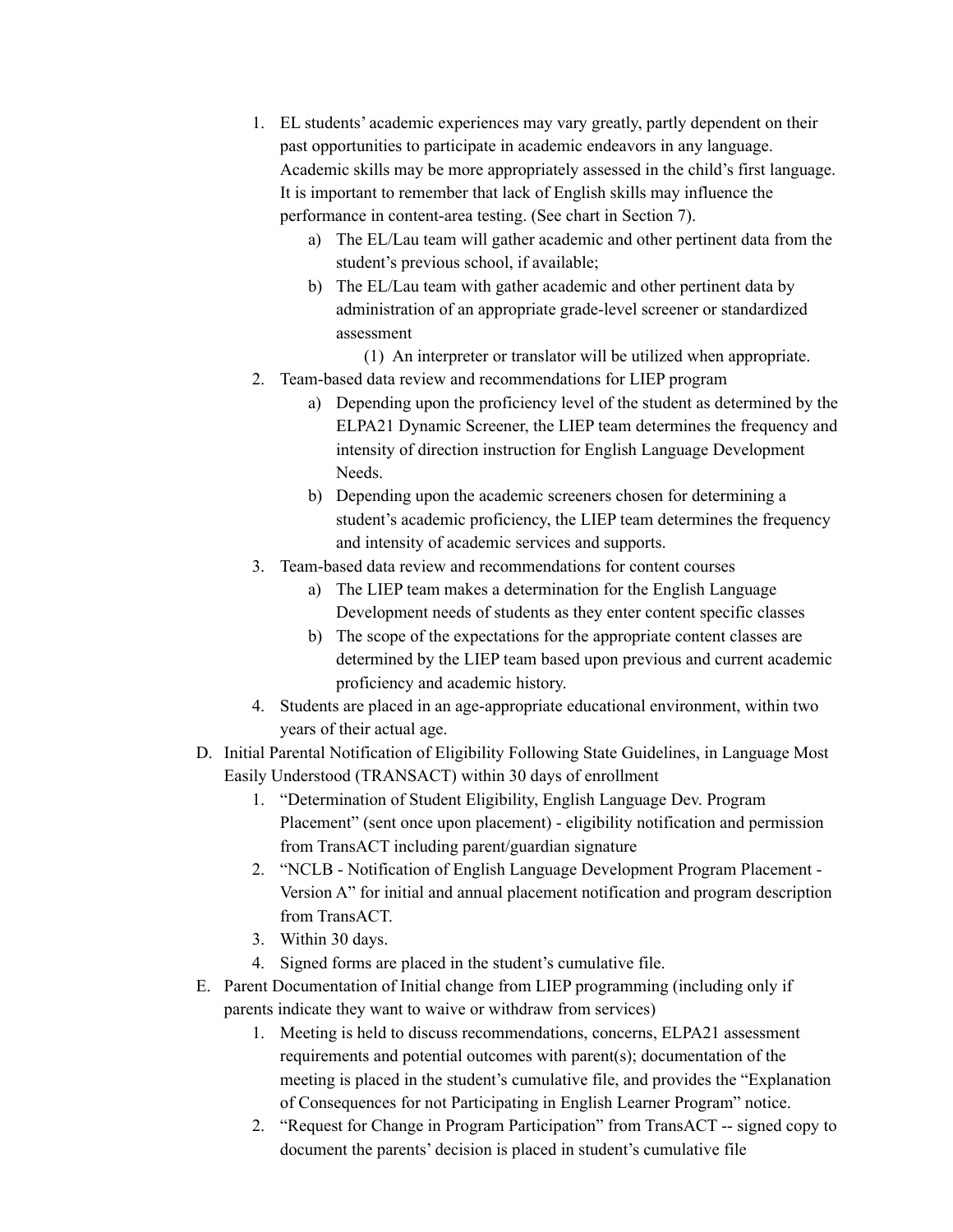3. The EL coordinator or instructor provides verbal recommendations to support the student's English Language mastery and academic achievement, including appropriate language and academic support.

# **III. Description of the LIEP**

### A. LIEP Goals

- a. 50% of EL students will be proficient in English and other Common Core content, as identified by the ELPA21 test, district assessments, state assessments, content area assessments within five years of receiving EL services.
- b. Identifies goals that are measurable and based on district-level data tied to evaluation process:
	- i. Language goal(s)
	- ii. Academic goal(s)
- B. Description and implementation of Specific State-approved LIEP Model(s) Used in District and the Process to Place Students
	- 1. The program model(s) include:
		- a. English as a Second Language Program (ESL)
			- i. A program of techniques, methodology, and special curriculum designed to teach ELs English language skills, which may include listening, speaking, reading, writing, study skills, content vocabulary, and cultural orientation.
			- ii. Further, ESL instruction is usually in English with little use of native language.
		- b. Other Bilingual Program: Developmental Bilingual Education
			- i. Also known as "maintenance bilingual education" or "one-way dual language program" (Thomas and Collier, 2012)
			- ii. Teaches content-area subject matter in the student's native language and in English with the goal of increased student proficiency in both languages (Herrera and Murry, 2016).
			- iii. Rooted in the belief that students bring cultural and linguistic assets to be incorporated into the classroom environment (Cummins, 1998).
	- 2. Description of frequency and intensity of services by grade level/span and/or current English proficiency level
		- a. Based upon the student's English Language Proficiency level, the LIEP team will determine the extent, frequency, and intensity of the individualized English language development supports and interventions.
		- b. LIEP support to access district core curriculum
		- c. *(Intensity and frequency of services must be such that services for each EL student are reasonably calculated to ensure benefit based on each student's individual needs in both language domains and academic learning. This is true until each EL student is deemed proficient. EEOA and Title VI of the Civil Rights Act using Castañeda standards, 648 F.2d at 1010).*
	- 3. ELs with disabilities at all proficiency levels receive direct LIEP instruction unless services have been waived.
	- 4. Identified Non Parental waiver ELs at all proficiency levels receive direct LIEP instruction
	- C. Description of Annual parent notification of continuing placement and programming options in language most easily understood: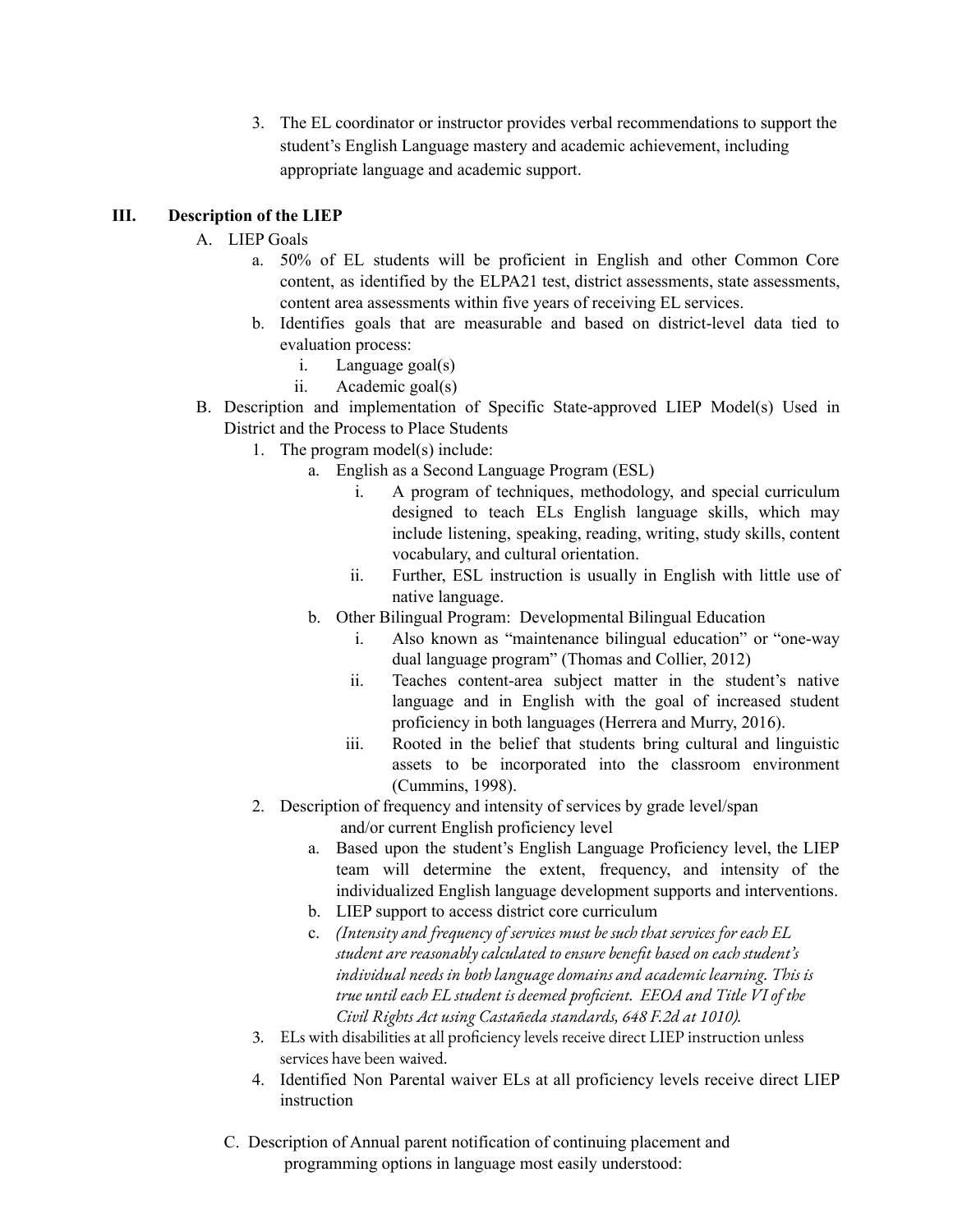- 1. Notification occurs within 30 days of the beginning of the school year using the "Notification of English Language Development Program Placement (A)"
- 2. Nancy Voggesser (Instructional Coach and PK-12 EL Instructor) notifies parents
- 3. Copy of Notification of English Language Development Program Placement (A) form placed in cumulative file.
- D. Procedure for annual communication with parents who have waived LIEP services
	- 1. Annual communication and signed documentation
	- 2. "Explanation of Consequences for not Participating in English Learner Program" shared.
	- 3. Signed "Request for Change in Program Placement" form from TransACT
	- 4. Record of notification is placed in students' cumulative files
- E. Highly qualified staff (ESL endorsement):
	- 1. Nancy Voggesser (PK-12 EL Instructor)
	- 2. Content area teachers who deliver content area instruction to ELs are endorsed in the content area in which instruction is being provided, and they are under the direct supervision of the ESL Coordinator and ESL Instructor for providing EL services and accommodations. Documentation of endorsements can be seen at the BOEE website.
- F. Designated administrator oversight for LIEPs:
	- 1. Jill Kiger (PK-6 Principal) and Jacob Hedger (7-12 Principal)
	- 2. Administrators supporting ELs receive training through the Green Hills AEA on serving EL students.
- G. All ELs have access to both Iowa Core Standards and English Language Proficiency (ELP) Standards to ensure content is comprehensible
	- 1. The LMCSD uses a variety of program models in their ESL Program. Each program model integrates Common Core Standards and ELP standards. Collaboration between mainstream and LIEP teachers is frequent and ongoing, including lesson plans, instructional materials, and appropriate strategies for English proficiency.
	- 2. Collaboration between the EL and content area teachers is ongoing.
		- a. Systems and structures are in place for the EL teachers to put together an EL plan for each student for classroom accommodations and considerations
		- b. EL teachers collaborate as needed with content area teachers to ensure that the needs of the students are being met.
		- c. All teachers incorporate the ELP Standards (reading, writing, speaking and listening) in their core classes.
- H. Curriculum and Supplemental Resources
	- 1. The Iowa Core Curriculum is the framework from which we build our curriculum.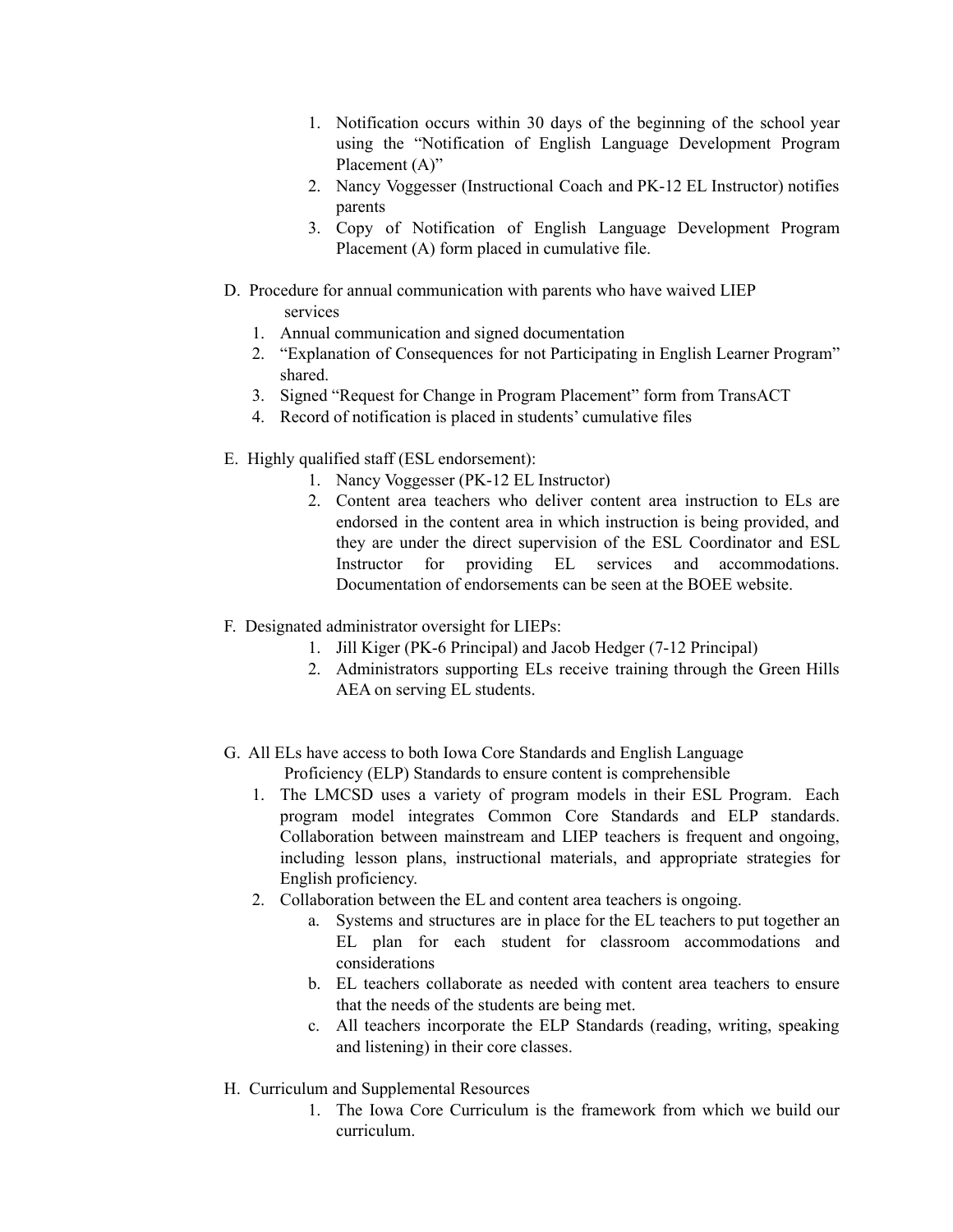- 2. We purchase curriculum materials and supplemental resources on a rotating basis. Our current LIEP curriculum and supplemental resources for the 2022-2023 school year are:
	- a. Houghton-Mifflin Journeys -- K-6
	- b. Pearson Math series -- K-12
	- c. Illustrative Math series 5-12
	- d. Houghton, Mifflin, Harcourt English/Language Arts- 5 6
	- e. Holt, Rinehart English/Language Arts -- 7-12
	- f. Comprehension Core Support Coach Target Reading Comprehension by Triumph Learning -- 7-8
	- g. NoRedInk -- 7-10
- 3. The district will purchase and modify instructional materials that are appropriate to the needs of the learner and goals of instructional programs (280-180.4). State funding is provided for the "excess costs of instruction of all ELL students." (281-60.4 and 60.6(280)).
- 4. If/When virtual learning occurs, EL services will follow district parameters for remote learning.

# **IV. Process to Provide Meaningful Access to all Co-curricular and Extracurricular Programs and Activities**

- A. Process in place for identifying and serving gifted/talented (GT) ELs
	- 1. The district has a process in place for identifying and serving gifted/talented (GT) ELs. Iowa code states that gifted and talented students are "those identified as processing outstanding abilities who are capable of high performance and require appropriate instruction and educational services commensurate with their abilities and needs beyond those provided by the regular school program. Gifted and talented children include those children with demonstrated achievement or potential ability." EL students will be evaluated for TAG services if they demonstrate the following characteristics: acquires second language rapidly, shows high ability in Math, displays a mature sense of diverse cultures and languages, code switches easily, demonstrates an advanced awareness of American Expressions, translates at an advanced level (orally), and/or navigates appropriate behaviors successfully within both cultures.
	- 2. The EL referral form serves as a starting point for this process. The Lau LIEP team will meet and discuss recommendations, including supporting language needs within the program. The team may choose to gather more information and may choose to do a follow-up meeting to review prior to referral for TAG services.
- B. Process in place for identifying and serving ELs in special education
	- 1. ELs have specific needs and considerations that must be taken into account when they are progressing through the stages of language acquisition. Such considerations include the following:
		- a. Is the learning environment supportive for language development of ELs?
		- b. Have personal and family factors been considered?
		- c. Have physical and psychological factors been taken into account?
		- d. Has information been gathered about the ELs previous schooling experiences?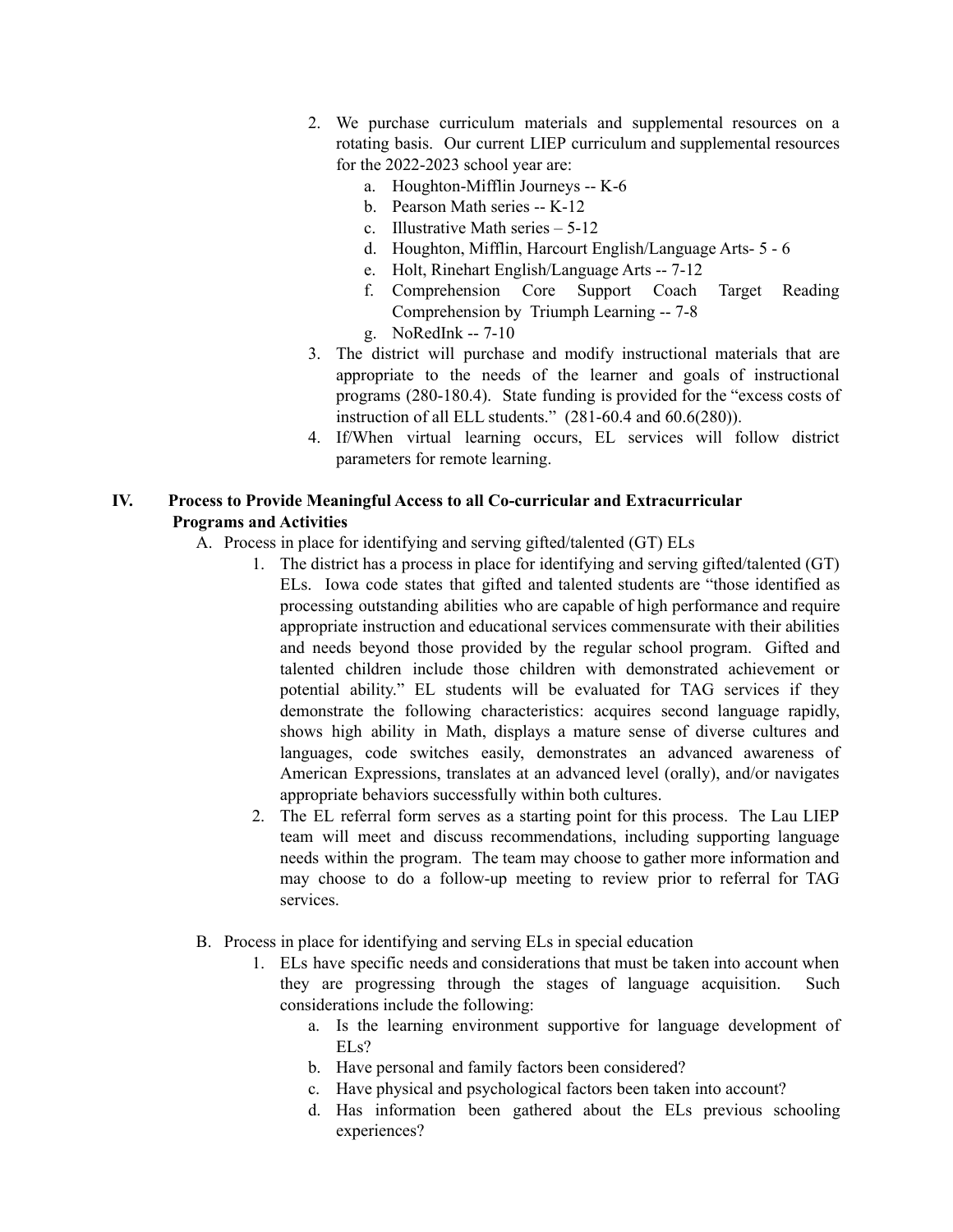- e. Is the child proficient in oral language and literacy in both first (L1) and second language (L2)?
- f. Is there academic achievement in both L1, if available, and L2?
- g. Have cross-cultural factors been considered? How is information gathered about others' ways of doing things and their values and beliefs?
- 2. Ensures students dally identified for special education and LIEP receive direct instruction by highly qualified LIEP teachers and special education teachers with support for language needs. Before any special education referrals are put in place, EL strategies should be tried. These strategies are best developed through collaboration between the EL teacher and the classroom teacher and should be implemented in the general education setting with adequate assessment data collected. The strategies may be universal strategies that are good for all students. The EL should only be referred to special education after various EL strategies have been tried over time and yet no progress is being made in the ELs English Language Acquisition. If the strategies do not improve the EL's progress in English Language Acquisition the special education referral process may begin. Special note: EL strategies should not be used to qualify ELs for special education nor should the LIEP (ESL) program be seen as a special education intervention.
- 3. The IEP team includes an evaluator, Nancy Voggesser, with knowledge of second language acquisition. [Joint Guidance OCR/DOJ, January 7, 2015, page 27]
- C. Process in place for identifying and serving ELs in all co-curricular programs (i.e., Title I, Reading Recovery, At-Risk, career and technical programs, fine arts counseling services, Advanced Placement)
	- 1. The district will include ELs appropriately in other district programs
		- a. Identify ELs who qualify for district programs including supplemental and extended services
		- b. Support will be given regarding language needs to ensure participation is equitable.
	- 2. The district will provide parents and students with communication about programs and eligibility, in a language most easily understood.
	- 3. Includes LIEP teacher in data review for placement/consideration in all programs. The EL teachers will work with the EL to determine interests and points of contacts for activities and services that are applicable. EL teachers are included in the screening process and the data review to determine if these services are appropriate for the EL students
- D. Process in place for identifying and serving ELs in extracurricular (e.g. performing and visual arts, athletics, clubs, honor societies)
	- 1. The district will include ELs appropriately in district programs
		- a. Provide an interest survey to all ELs in their native language to determine the level of interest in various clubs, organizations and services that are offered by the district.
		- b. Provides parents and students with communication about programs and eligibility in a language most easily understood.
- **V. Ongoing, Embedded EL Professional Development for Staff who Deliver Instruction or Support the LIEP for ELs**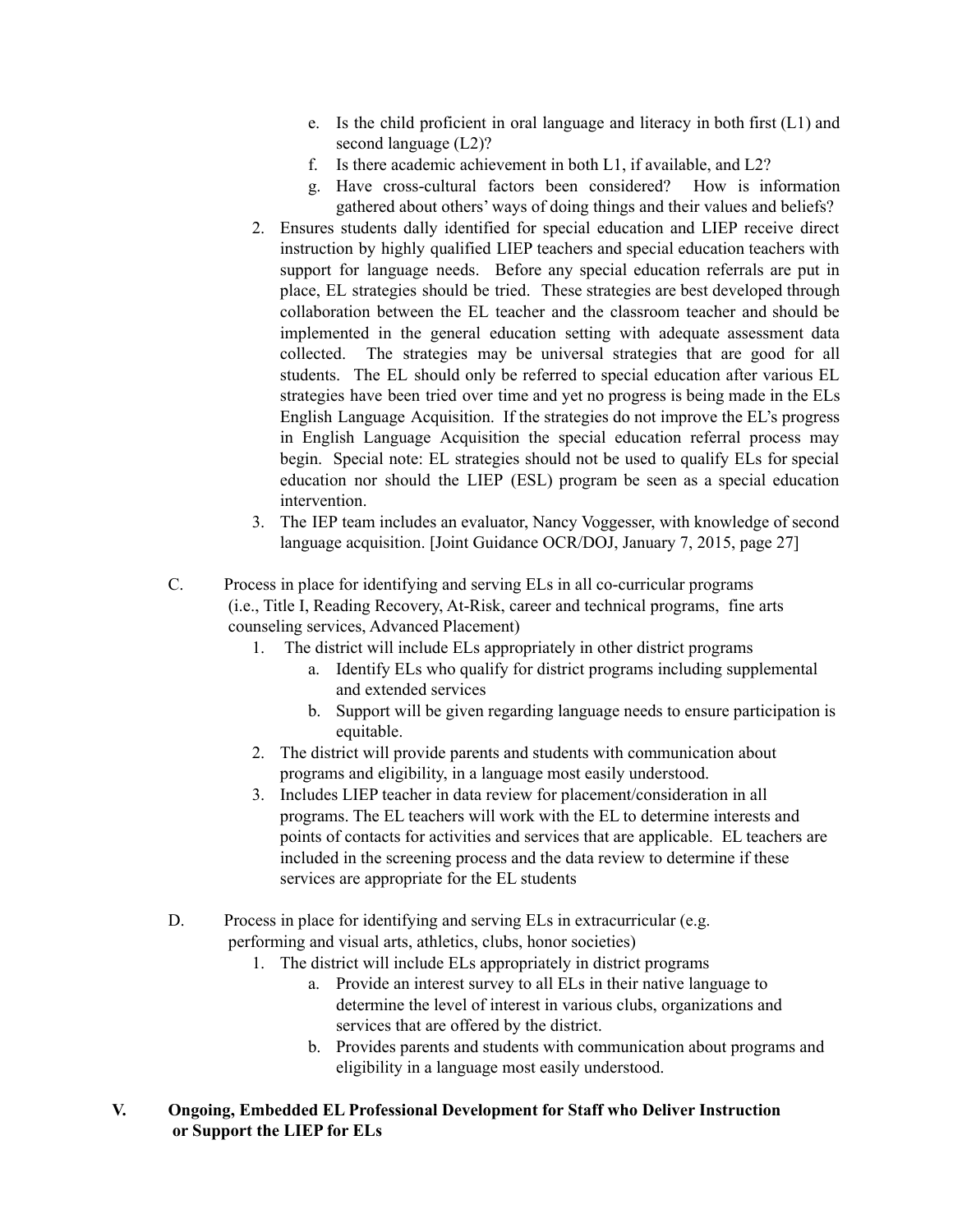- A. Professional Development is an ongoing initiative for those who deliver instruction or support the LIEP
	- 1. District and building administrators
	- 2. LIEP staff (certified & support)
	- 3. Content and classroom teachers
	- 4. Paraprofessionals
	- 5. Building/district support staff (e.g., instructional coaches, curriculum coordinators, counselors, etc.)
	- 6. Preschool teachers who serve ELs

a. In-service training is provided for all staff involved in the educational process of ELs (281-12.5(8), 12.8(1), 60.3(3)b5). All educational and appropriate school personnel receive inservice training regarding instructional techniques and modifications for EL students with continuing training provided according to the district's CSIO (281-12.7(256) and 281-60.3(3)b5)

b. Annually, all teachers are informed about EL students in his/her classroom. This information may include I-ELDA/ELPA21 results and students' current levels of English language acquisition utilizing the Language Acquisition Chart. General education teachers, EL teachers, and administration are expected to attend training sessions provided by the IDE and AEA in regards to EL, appropriate teaching strategies, and best practices.

c. The LIEP staff will meet with regular classroom teachers as needed in order to design, modify, and adapt lessons and provide accommodations for students in the general education classroom.

d. The LIEP staff will present strategies quarterly to the general education staff and administrators at staff meetings.

e. The Lau Plan Committee members will meet two times a year. The first meeting will take place in the fall and will address the following:

i. Review of district's Lau Plan

ii. ELPA21 Dynamic Screener scores

iii. Number of ELs in district

iv. Programming Services

v. EL Professional Development for the current school year.

f. The second meeting will take place in the spring and will address the following:

i. ELPA21 results/scores

ii. Determine which students meet the exit criteria

iii. Review and make changes, if needed, to the district's Lau Plan based on district's evaluation process

iv. Update Lau Plan with revised rubric from the DE

v. Update District Self-Study document

B. District training of ELP Standards and implementation plan.

1. Completion of required training of ELP standards using option A: certified staff members directly responsible for delivering the LIEP (and others they deem appropriate) view the Modules individually or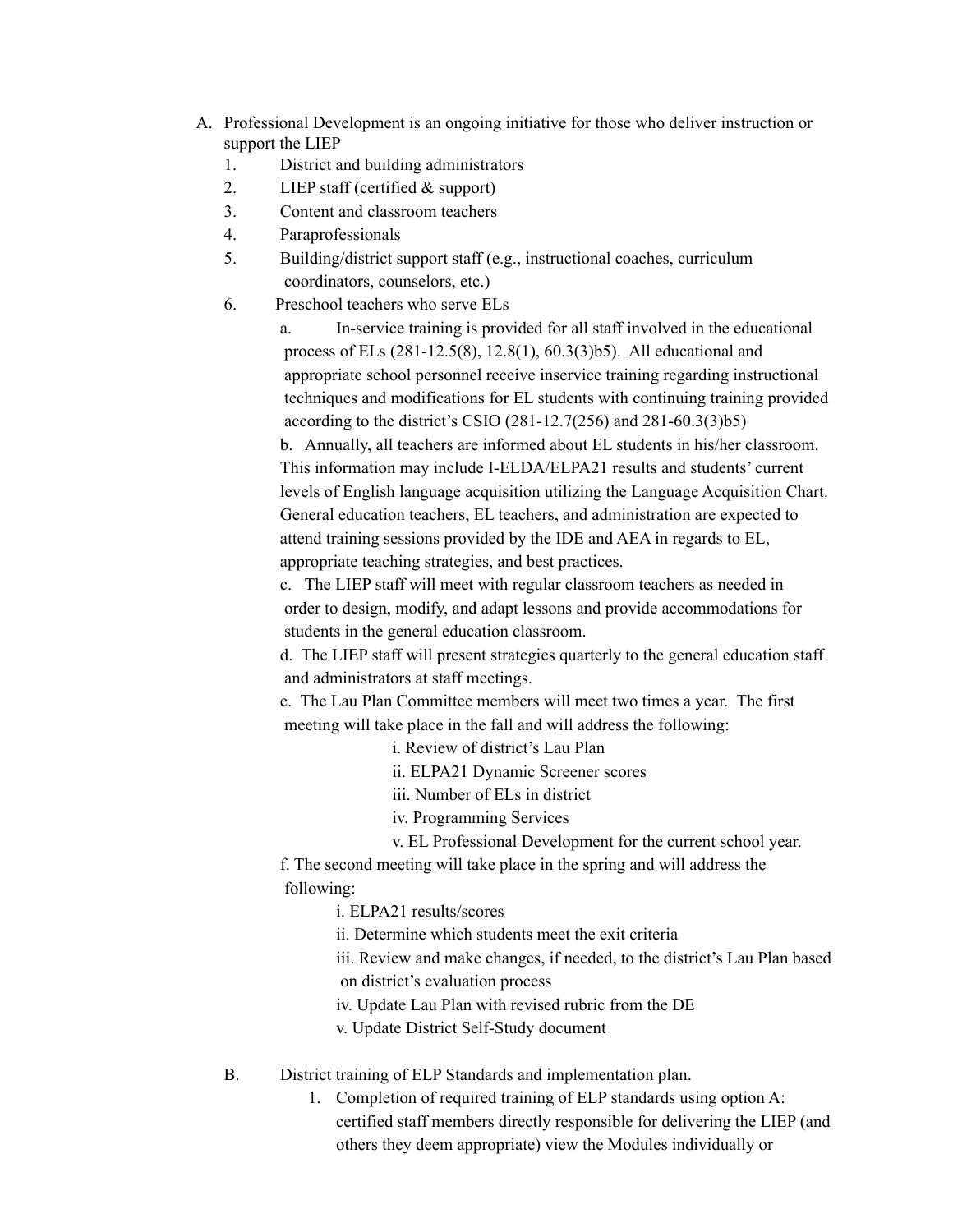collectively via AEA PD Online and take the associated brief quiz to document completion and content attainment.

- 2. All LIEP teachers and staff members completed required training during the 2017-18 school year, as directed by administration. New teachers to the district will complete the required training within one semester of hiring to the district.
- 3. Logan-Magnolia School District will implement the ELP standards required training during a full day professional development differentiated by PLC teams.
- 4. Documentation of training is stored in each individual LIEP teacher's personnel file.

# **VI. Annual English Language Proficiency Assessment (ELPA21) Administration**

- A. Annual training to appropriate staff is done online.
	- 1. Nancy Voggesser takes this training and implements the training to ELs.
	- 2. Certificates of completion are kept on file in personnel folder
- B. Dissemination of scores to stakeholders
	- 1. Test results are shared with school administrators.
	- 2. Test results are shared with teachers serving identified ELs
	- 3. The test results are sent to parents so that they are aware of the language growth of their child.
- C. Appropriate training to interpret results for staff
	- 1. Training will be presented through webinars for the ESL Coordinator and Instructor. The timeline for training will come from the Iowa Department of Education (IDE).
	- 2. The ELPA21 Score Report Interpretation Guide will be used to assist LIEP teachers to interpret results from the ELPA21.
	- 3. The ELPA21 Score Report Interpretation Guide will be used to assist administrators to interpret results from the ELPA21.
	- 4. The ELPA21 Score Report Interpretation Guide will be used to assist staff directly serving ELs to interpret results from the ELPA21.
- D. Utilization of assessment results to guide instruction and programming.

1. The LIEP team, along with feedback from content area teachers, in conjunction with our TAT/MTSS team, analyzes the data to make appropriate instructional support and program decisions to guide.

- a. Core instruction
- b. LIEP instruction
- c. Direct Services to ELs
- d. Future Programming

# **VII. LIEP Exit Criteria and Procedures**

- **A. Criteria for 2019-2020 Academic Year and Future Academic Years** The student:
	- 1. Achieves the required score for proficiency on ELPA21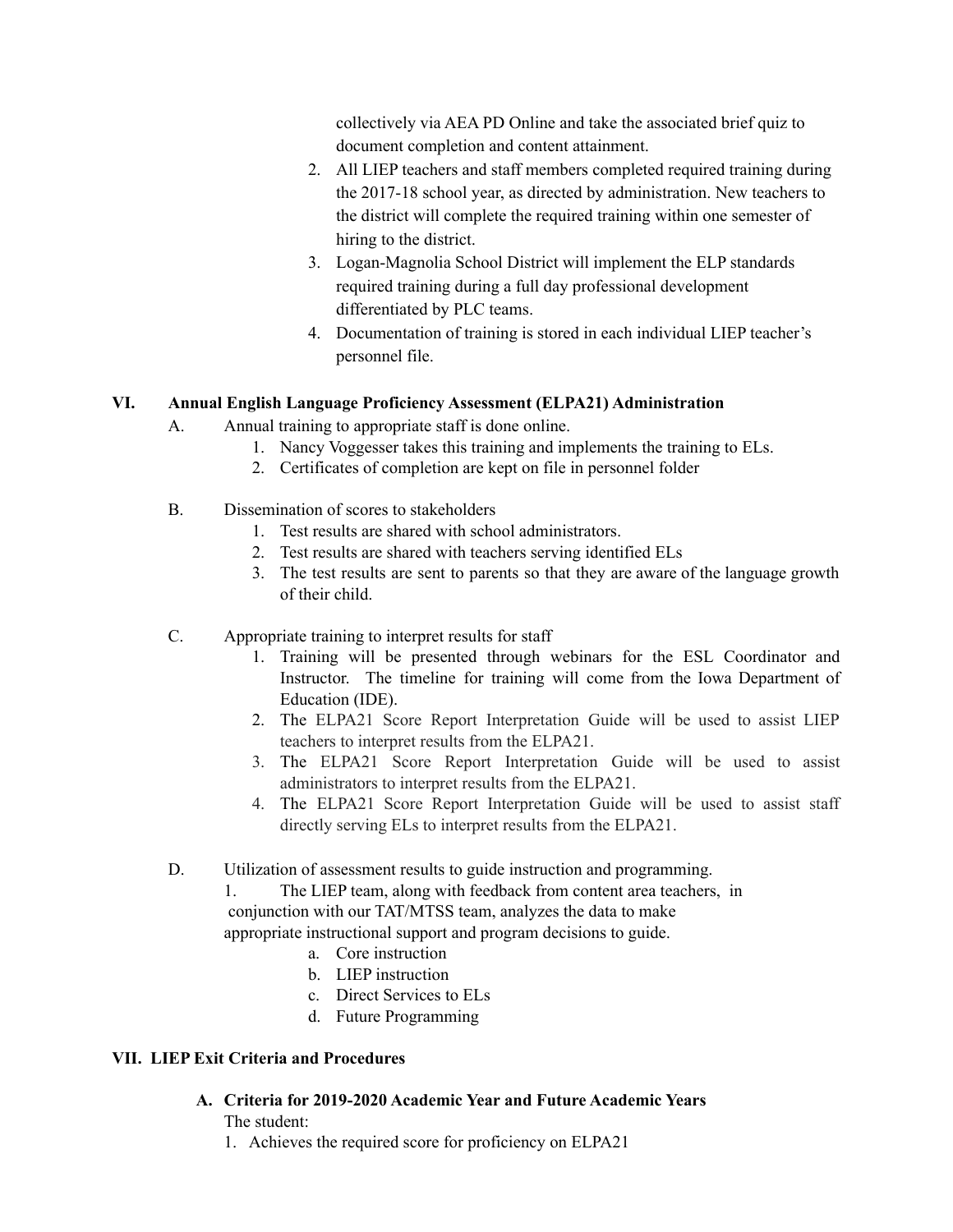# **B. LIEP Exit Procedures**

- 1. Occurs during the allowable window (students can only be exited between 5/31 and the Oct. 1st student count date)
- 2. Notify parents with state-approved TransAct exiting form, "Program Exit Letter B" signature required, in language most understandable to parents/families "English Language Development Program - Exit Letter"
- 3. Change student coding to "exited" so the student does not continue to generate unwarranted funding. District data personnel responsible for entering data are Jill Kiger (PK-6 Principal), Jacob Hedger (7-12 Principal), or Tom Ridder (Superintendent).
- 4. Begin required two-year monitoring process

### **VIII. Monitoring Procedures after Students Exit the LIEP Program**

- A. The responsibility to monitor the transition of EL students into the mainstream classroom full-time is a task of the Language Assessment Committee (LAC) led by Jill Kiger (PK-6 Principal), and Jacob Hedger, (7-12 Principal), designated administrators. The LAC initiates the process when they recommend that an EL exit alternative language services. The process includes these steps:
	- 1. LAC prepares four monitor forms;
		- a. A monitor form is issued to the classroom teacher at the end of each academic semester for two consecutive years (pending ESSA guidance);
		- b. LAC reviews the form;
		- c. The recommendation is made to continue monitoring and/or give support;
		- d. If support is recommended, copies of the monitor forms are given to appropriate staff members. That person will be responsible to ensure that alternative language follow support is given;
		- e. All monitor forms are placed in the LPF;
		- f. If the student has a successful four semester of monitors, the LPF is sent to the inactive file center.
		- 2. Notification of parents/guardians using the "Notice of Program Placement" form.
- B. Describe re-entry to LIEP process, including parental notification, when appropriate
	- a. If data indicates student has EL needs, the district will document that the parents are supportive of them receiving LIEP services

again through use of the annual placement form "Notification of

English language development program placement (Version A)".

b. LMCSD will use the same system of communication that is used for all other students whose grades fail.

#### **IX. LIEP Evaluation**

- A. Describe the district's annual LIEP evaluation process, which includes evidence regarding progress toward meeting Lau Plan LIEP goals in both English language development and academic achievement:
	- 1. Jill Kiger (PK-6 Principal) and Jacob Hedger (7-12 Principal) are responsible for facilitating the team-based process for LIEP evaluation.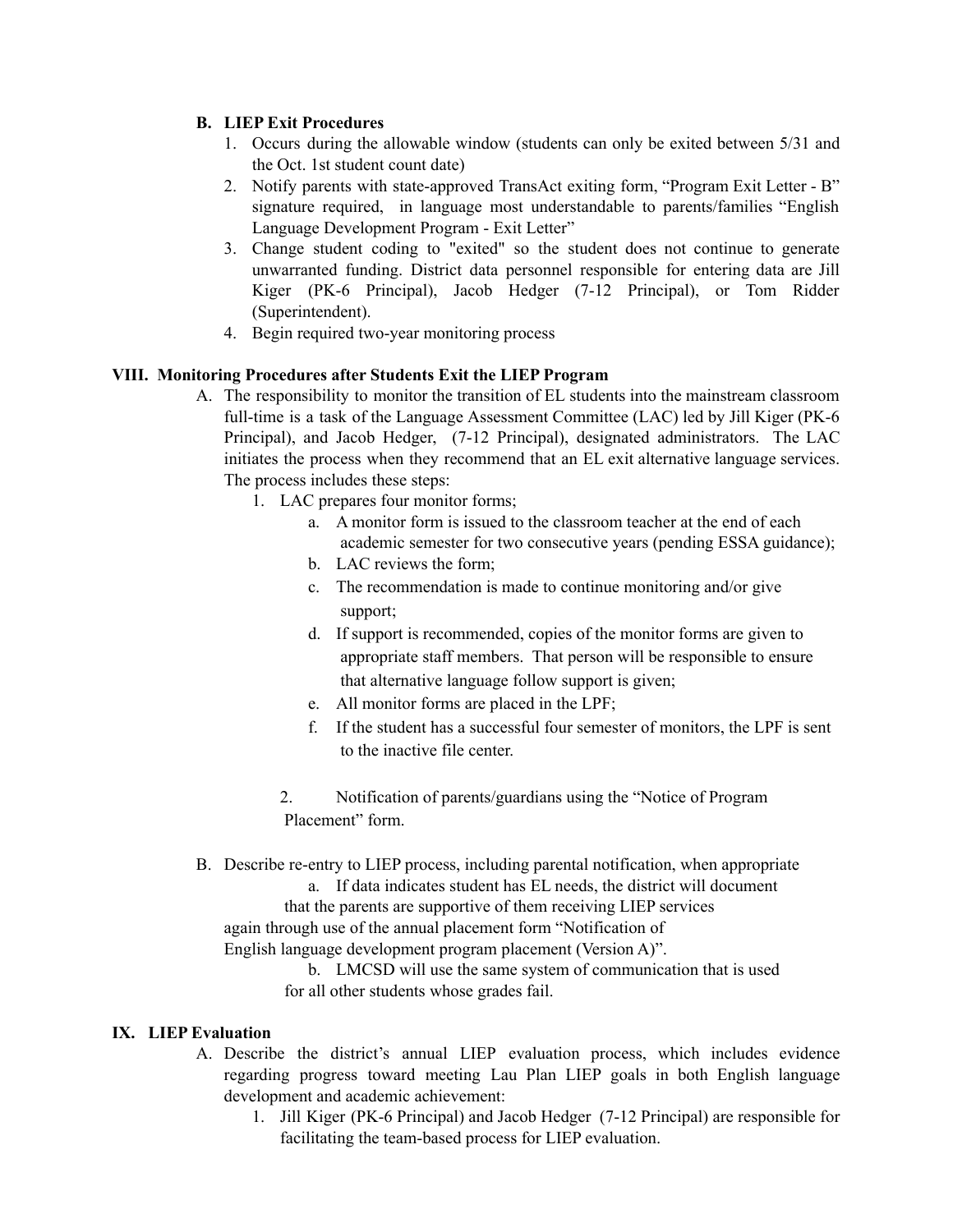- 2. Considers and responds to district data when planning for EL instruction in Core classes and in English language development.
- 3. How this evaluation impacts future programming and services for ELs, for example:
	- a. Professional Development needs
	- b. Adjustment of the LIEP
	- c. Staffing
	- d. Teacher scheduling
	- e. Curricular needs
	- f. Meeting the needs of individual ELs and/or subgroups
- 4. Title III Assurances

#### **X. Appendices**

- A. Letter to Districts from the U.S. Department of Justice:
- B. Description of LIEP Models
- C. TransACT.com Documents

### Appendix A

The Department of Justice and Office of Civil Rights Joint Guidance document may be downloaded from:

<http://www2.ed.gov/about/offices/list/ocr/letters/colleague-el-201501.pdf>

#### Appendix B

### **Description of LIEP Models [www.2.ed.gov/about/offices/list/ocr/EL/glossary.html](http://www.2.ed.gov/about/offices/list/ocr/ell/glossary.html)**

**Newcomer Program:** *Newcomer programs are separate, relatively self-contained educational interventions designed to meet the academic and transitional needs of newly arrived immigrants; typically, students attend these programs before they enter more traditional programs (e.g., English Language Development programs or mainstream classrooms with supplemental ESL instruction).*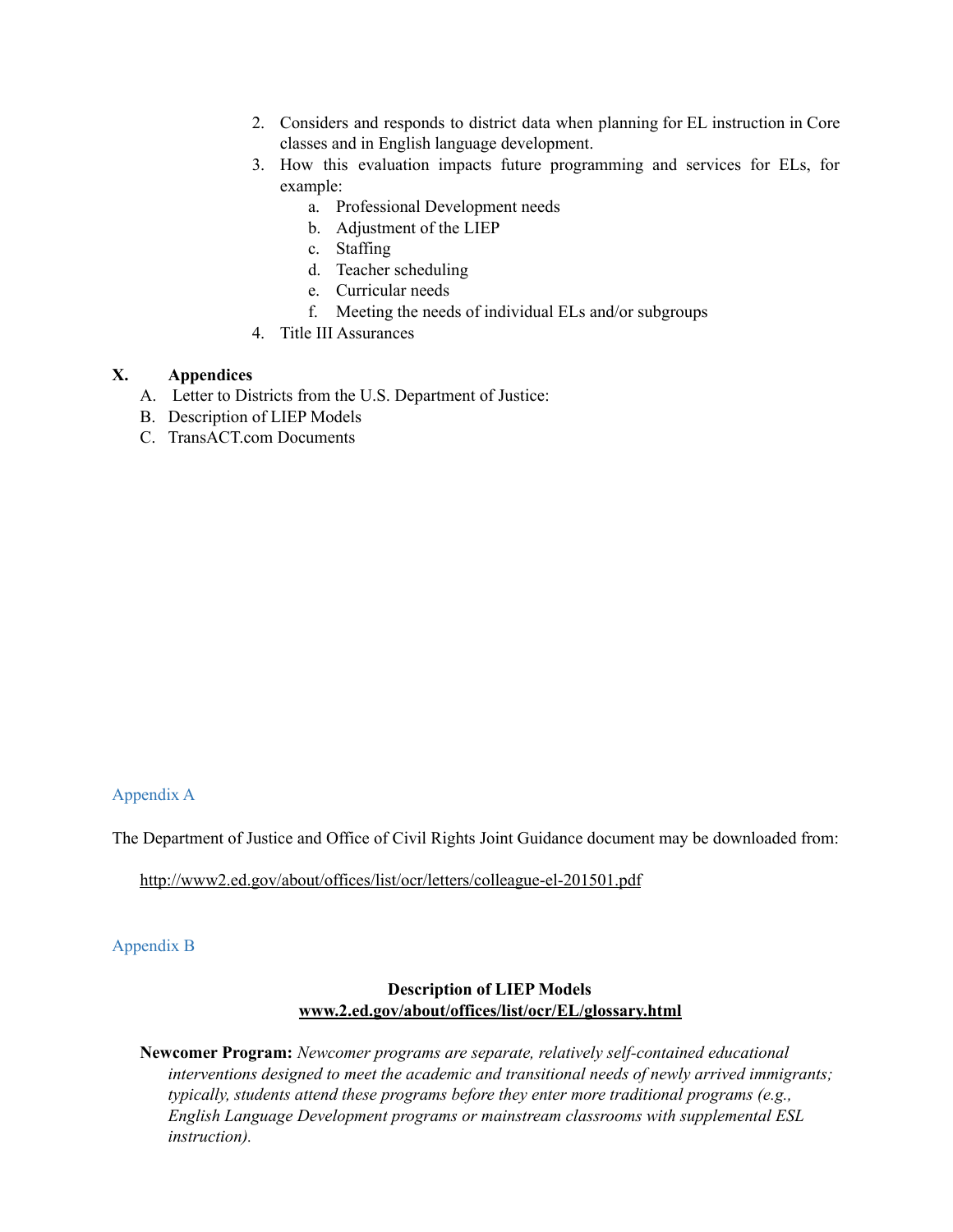- **Sheltered Instruction:** *An instructional approach used to make academic instruction in English understandable to ELs. In the sheltered classroom, teachers use physical activities, visual aids, and the environment to teach vocabulary for concept development in mathematics, science, social studies, and other subjects.*
- **English as a Second Language (ESL):** *A program of techniques, methodology, and special curriculum designed to teach ELs English language skills, which may include listening, speaking, reading, writing, study skills, content vocabulary, and cultural orientation. Further, ESL instruction is usually in English with little use of native language.*
- **Dual Language Program:** *Also known as two-way, or developmental, the goal of these bilingual programs is for students to develop language proficiency in two languages by receiving instruction in English and another language in a classroom that is usually comprised of half native English speakers and half native speakers of the other language.*
- **Other Bilingual Program:** *Bilingual education refers to approaches in the classroom that use the native language of English language learners (ELs) for instruction*. [www.nabe.org/BilingualEducation](http://www.nabe.org/BilingualEducation)

### Appendix C

Home [Language](https://app.parentnotices.com/documents/view/2/319231) Survey - IA includes second page for race and ethnicity

[Determination](https://app.parentnotices.com/documents/view/2/168974) of Student Eligibility for Program Placement Notification that student was screened based on Home Language Survey-IA and reports initial placement or students who don't qualify

[Program](https://app.parentnotices.com/documents/view/2/74) Exit Letter for students who are eligible to exit services

Notice of Program Placement for initial, annual and re-entry placement notification

Request for Change in [Program](https://app.parentnotices.com/documents/view/2/100) Participation - waive or withdraw ELL/bilingual services

#### Appendix D

English Language Proficiency Standards Training Options (excerpt from Dave Tilly e-mail May 6, 2016)

The Iowa Department of Education has worked with ELPA21 (English Language Proficiency Assessment for the 21st Century) and a consortium of states to develop training modules that can be used to address the required training on the ELP Standards. School districts and AEAs responsible for delivering the training have several options for how to use the modules to support the required training on the ELP standards.

A. AEAs and school districts may require the certified staff members directly responsible for delivering the LIEP (and others they deem appropriate) to view the Modules individually or